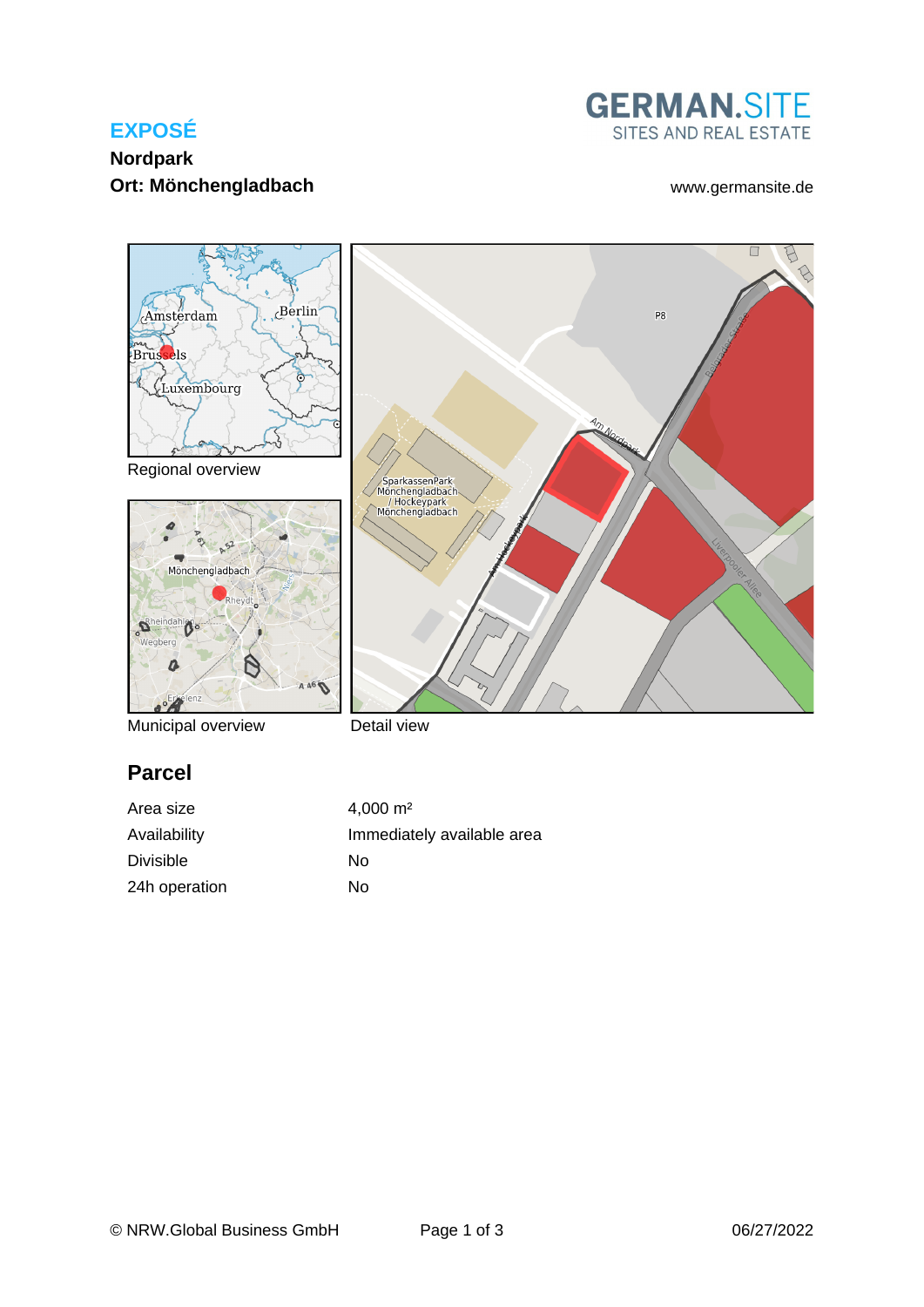# **EXPOSÉ**

# **Nordpark Ort: Mönchengladbach** [www.germansite.de](http://www.germansite.de)



### **Details on commercial zone**

Only three kilometers from the city center, with direct access to the A 61 freeway, an attractive new district is growing up on the former military conversion site. The 165-hectare site combines the harmonious interplay of varied and coordinated uses, which make the location an exclusive business park for work and leisure with high urban planning standards. The Warsteiner HockeyPark is located next to Borussia Park, the stadium of VfL Borussia Mönchengladbach, the Bundesliga soccer team. Major sporting events such as the Women's Football World Cup and the entire European Hockey Championship are eagerly awaited for 2011. In addition, the Nordpark has developed into a modern office and service center in which 1,500 employees already work today. A further 400 to 500 employees will be added by the construction projects currently under development.

Information on purchase price **Price Constant Price on request** Area type GE

## **Links**

[www.wfmg.de](http://www.wfmg.de)



**Nordpark** 

## **Transport infrastructure**

| Freeway | A61 Richtung Venlo / Koblenz | $0.5 \text{ km}$ |
|---------|------------------------------|------------------|
| Airport | Mönchengladbach              | 15 km            |
| Airport | Düsseldorf International     | 38 km            |